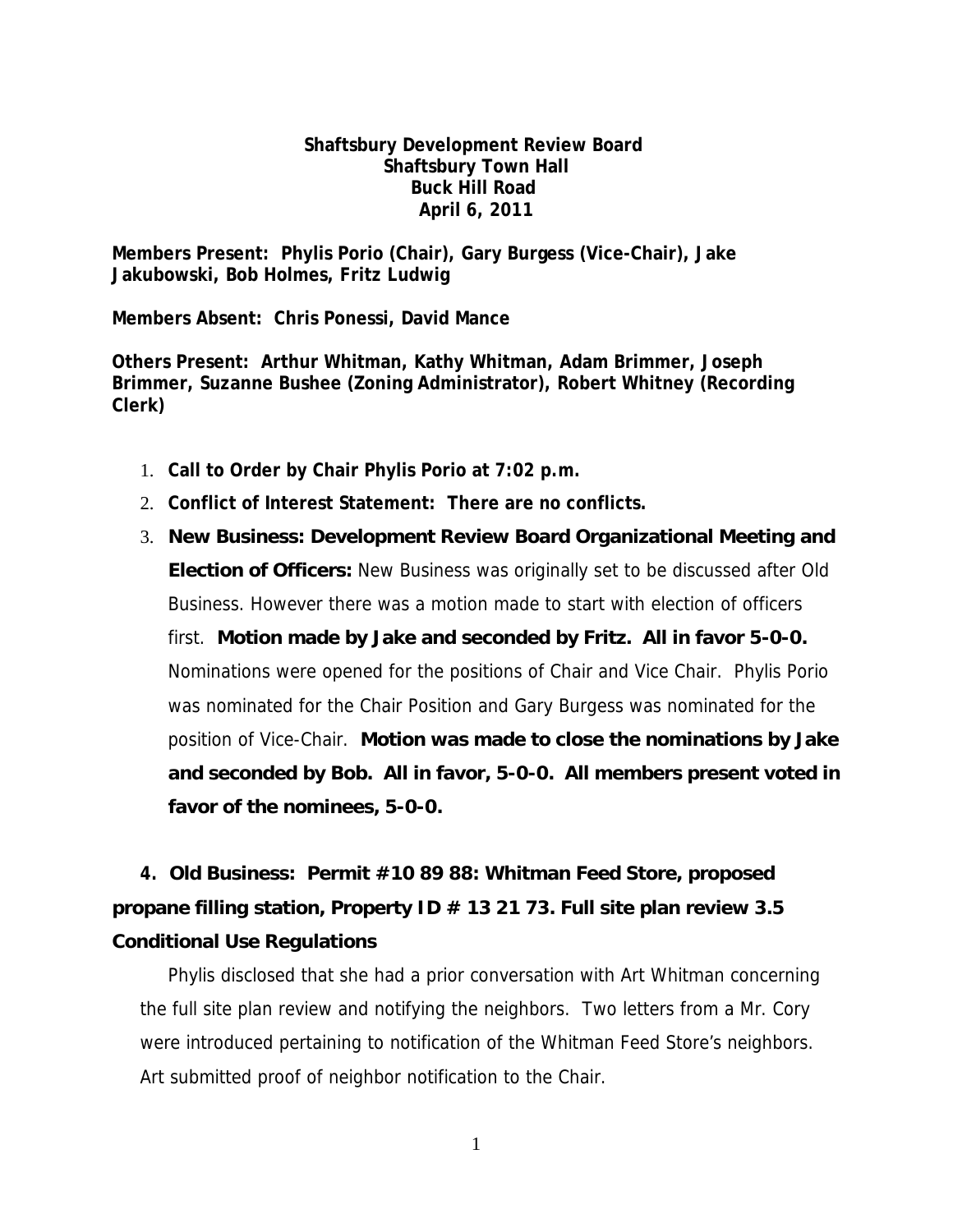Art would like to have a propane filling station installed at the Whitman Feed Store. The station would be owned and maintained by John Ray & Sons. The proposed filling station meets federal standards. Art would like the 1,000 gallon tank installed on an existing slab of concrete with steel posts anchored in the ground at the corners. The tank will be situated 12 feet from the building and 16 feet from the retail space and 7 feet from a 45 foot trailer. The distance from the tank to center of road is 50 feet. Jake asked if the trailer could be considered a building and, if so, the distance would need to be 10 feet. Phylis asked if a chain link fence would enclose the tank. Art said no. Jake asked what the trailer was made of and Art replied that it had an aluminum skin with plywood inside. Art also said that the trailer could be moved to comply with the 10 foot distance required. The tank and service area is 4 feet wide. In answer to a question about fire extinguishers Art replied that there is an extinguisher in the utility room and at every door. The utility room is locked from the outside. Art proffered letters from the Shaftsbury and North Bennington Fire Departments. Phylis asked that a letter from the rescue squad also be procured. Jake inquired about bylaw 3.6 (conditional use) and explained the bylaw to Mr. Whitman. Gary asked about lighting and Art replied that there is lighting on the door and on side of building. Each dock has a flood light. Jake recommended increased lighting. Gary said that he feels Art has complied with 3.6. As there were no further questions, **Jake made a motion to close the hearing on this matter and Gary seconded. All in favor, 5-0-0. A motion was made to take this matter to deliberative session by Fritz and seconded by Jake. All in favor, 5-0-0.**

## **5. Curb Cut: Permit # 10 89 82: Adam Brimmer; parcel ID: 18 01 34.4 3.6 Site development plan**

Gary explained that that an on-site viewing was made by members of the board. The sub-division plan shows the driveway. Jake mentioned that B71 of state road specifications be complied with. **Jake made a motion to approve, Fritz seconded.**

2